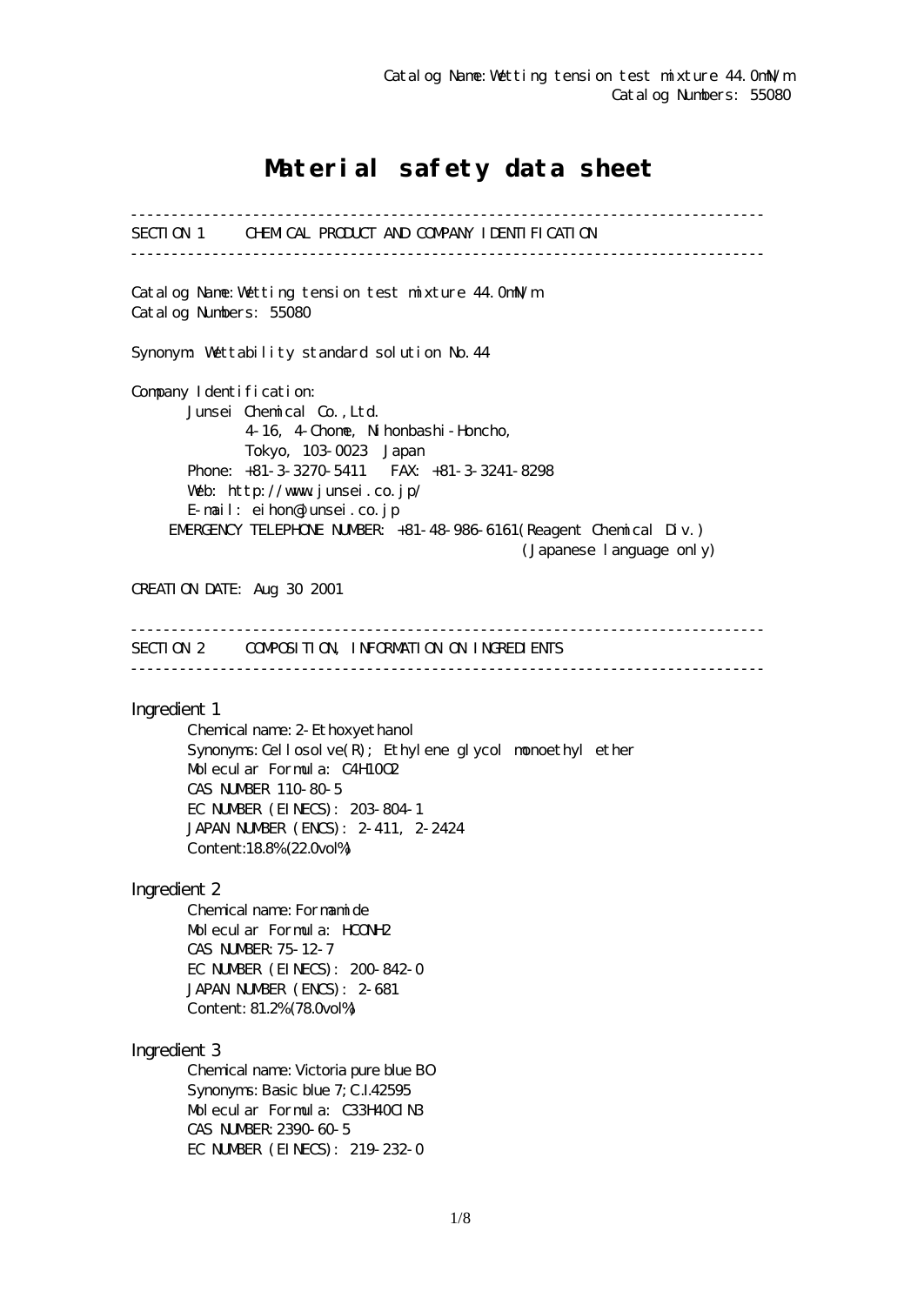JAPAN NUMBER (ENCS): 5-1994 Content: +0.03%

#### ------------------------------------------------------------------------------

### SECTION 3 HAZARDS IDENTIFICATION

------------------------------------------------------------------------------

#### EMERGENCY CAERM EW

Flammable. Harmful by inhalation, in contact with skin and if swallowed. May impair fertility. May cause harm to the unborn child.

Potential Health Effects

Eye:

Causes eye irritation. Causes redness and pain.

Skin:

 Causes mild skin irritation. Harmful if absorbed through the skin. Causes redness and pain. Substance is readily absorbed through the skin.

Ingestion:

 Harmful if swallowed. May cause irritation of the digestive tract. May cause systemic toxicity with acidosis. May cause nausea and vomiting. May cause unconsciousness. May cause cyanosis, characterized by bluish skin.

Inhalation:

 Harmful if inhaled. May cause cyanosis, characterized by bluish-colored skin. Causes respiratory tract irritation. May cause dizziness, incoordination, and unconsciousness. May cause albuminuria (presence of serum in the urine).

Chronic:

Prolonged or repeated exposure may cause adverse reproductive effects. May cause liver and kidney damage. Prolonged exposure may produce a narcotic effect.

# SECTION 4 FIRST AID MEASURES

------------------------------------------------------------------------------

------------------------------------------------------------------------------

Eyes:

 Immediately flush eyes with plenty of water for at least 15 minutes, occasionally lifting the upper and lower eyelids. Get medical aid immediately.

Skin:

 Get medical aid immediately. Immediately flush skin with plenty of soap and water for at least 15 minutes while removing contaminated clothing and shoes.

Ingestion:

 Get medical aid immediately. Call a poison control center. Wash mouth out with water.

Inhalation: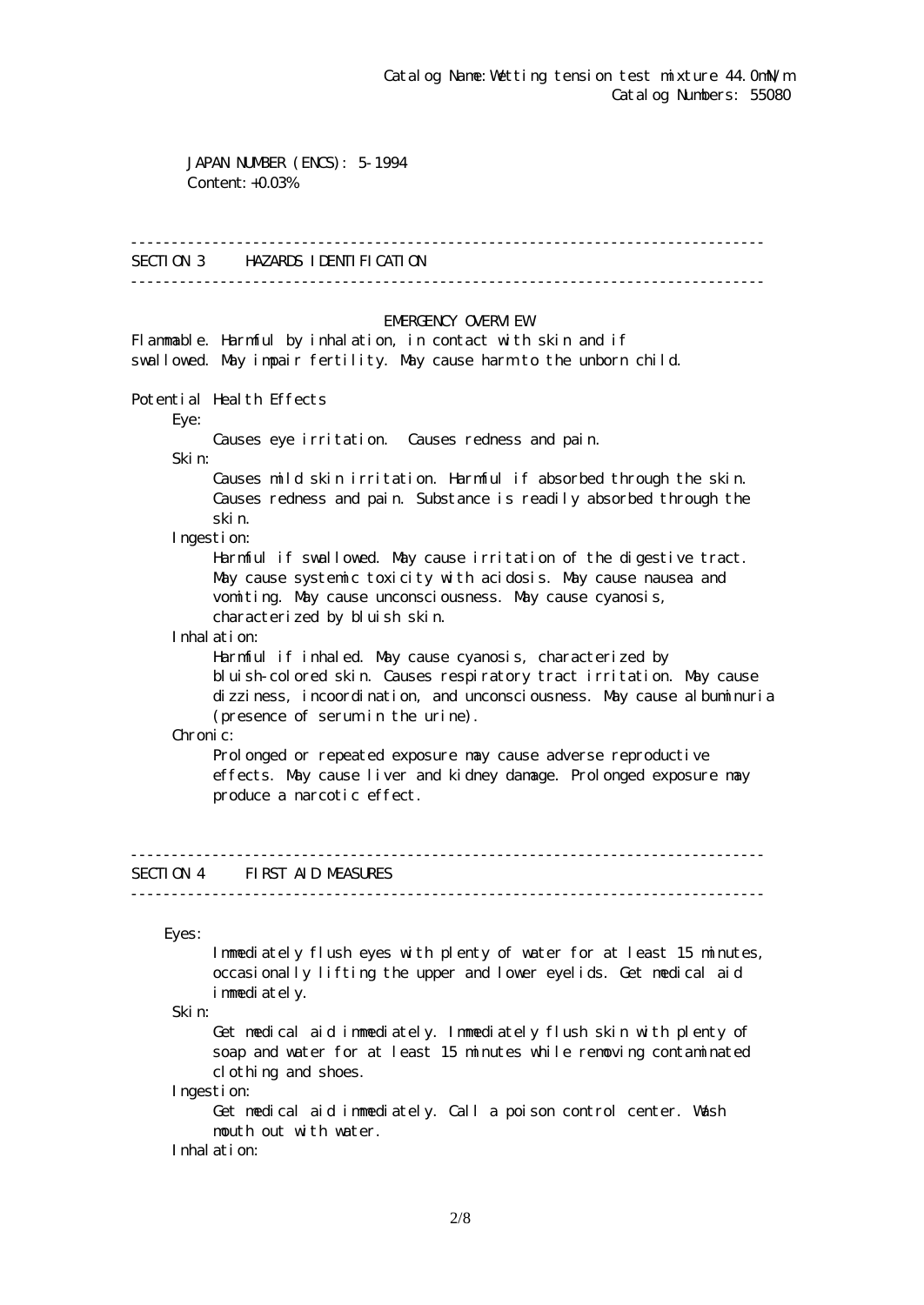Get medical aid immediately. Remove from exposure to fresh air immediately. If not breathing, give artificial respiration. If breathing is difficult, give oxygen. Notes to Physician: Treat symptomatically and supportively. Effects may be delayed. ------------------------------------------------------------------------------ SECTION 5 FIRE FIGHTING MEASURES ------------------------------------------------------------------------------ General Information: As in any fire, wear a self-contained breathing apparatus in pressure-demand, NSHA/NICSH (approved or equivalent), and full protective gear. Vapors may form an explosive mixture with air. Vapors can travel to a source of ignition and flash back. Will burn if involved in a fire. Containers may explode in the heat of a fire. Flammable Liquid. May form explosive peroxides. Vapors may be heavier than air. They can spread along the ground and collect in low or confined areas. Extinguishing Media: Use water spray to cool fire-exposed containers. Use water spray, dry chemical, carbon dioxide, or chemical foam. Cool containers with flooding quantities of water until well after fire is out. ------------------------------------------------------------------------------ SECTION 6 ACCIDENTAL RELEASE MEASURES ------------------------------------------------------------------------------ General Information: Use proper personal protective equipment as indicated in Section 8. Spills/Leaks: Absorb spill with inert material, (e.g., vermiculite, dry sand or earth), then place into a chemical waste container. Do not use combustible materials such as saw dust. Avoid runoff into storm sewers and ditches which lead to waterways. Remove all sources of ignition. Use a spark-proof tool. Isolate area and deny entry. Provide ventilation. ------------------------------------------------------------------------------ SECTION 7 HANDLING AND STORAGE ------------------------------------------------------------------------------ Handling: Use spark-proof tools and explosion proof equipment. Do not breathe dust, vapor, mist, or gas. Do not get in eyes, on skin, or on clothing. Take precautionary measures against static discharges. Use only in a chemical fume hood.

Storage:

Keep away from sources of ignition. Store in a tightly closed container. Store in a cool, dry, well-ventilated area away from incompatible substances. Flammables-area.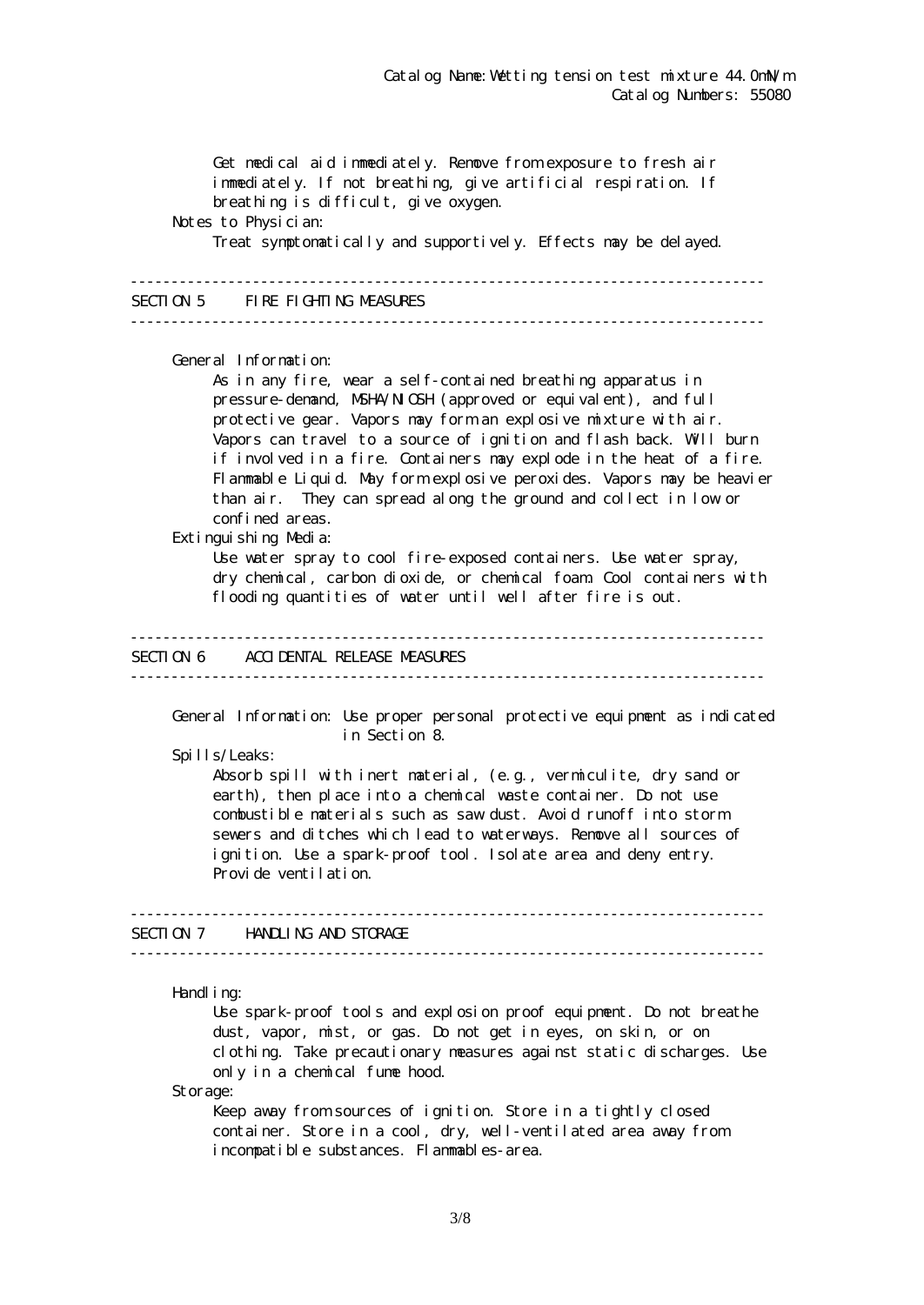------------------------------------------------------------------------------ SECTION 8 EXPOSURE CONTROLS, PERSONAL PROTECTION ------------------------------------------------------------------------------ Engineering Controls: Facilities storing or utilizing this material should be equipped with an eyewash facility and a safety shower. Use adequate ventilation to keep airborne concentrations low. Personal Protective Equipment Eyes: War chemical goggles. Skin: Wear appropriate protective gloves to prevent skin exposure. Clothing: Wear appropriate protective clothing to prevent skin exposure. Respirators: Follow the OSHA respirator regulations found in 29CFR 1910.134 or European Standard EN 149. Always use a NGH or European Standard EN 149 approved respirator when necessary. ------------------------------------------------------------------------------ SECTION 9 PHYSICAL AND CHEMICAL PROPERTIES ------------------------------------------------------------------------------ Physical State: liquid Appearance: blue Odor: practically odorless pH: Not available. Vapor Pressure: 5 mbar @ 20 deg C (2-ethoxethanol) 0.08 mbar @20 deg C (formamide) Viscosity: Not available. Boiling Point: 135 deg C (2-ethoxethanol) 210 deg C (formamide) Freezing/Melting Point: Not available. Autoignition Temperature: Not available. Flash Point:  $70 <$  FP  $< 165$  deg C 44 deg C(2-ethoxethanol) 165 deg C(formamide) Explosion Limits, lower: 1.80 vol %(2-ethoxethanol) 2.7 vol % formamide) Explosion Limits, upper: 15.70 vol %(2-ethoxethanol) 19.0 vol %(formamide) Decomposition Temperature: Solubility: Miscible. Specific Gravity/Density: Not available.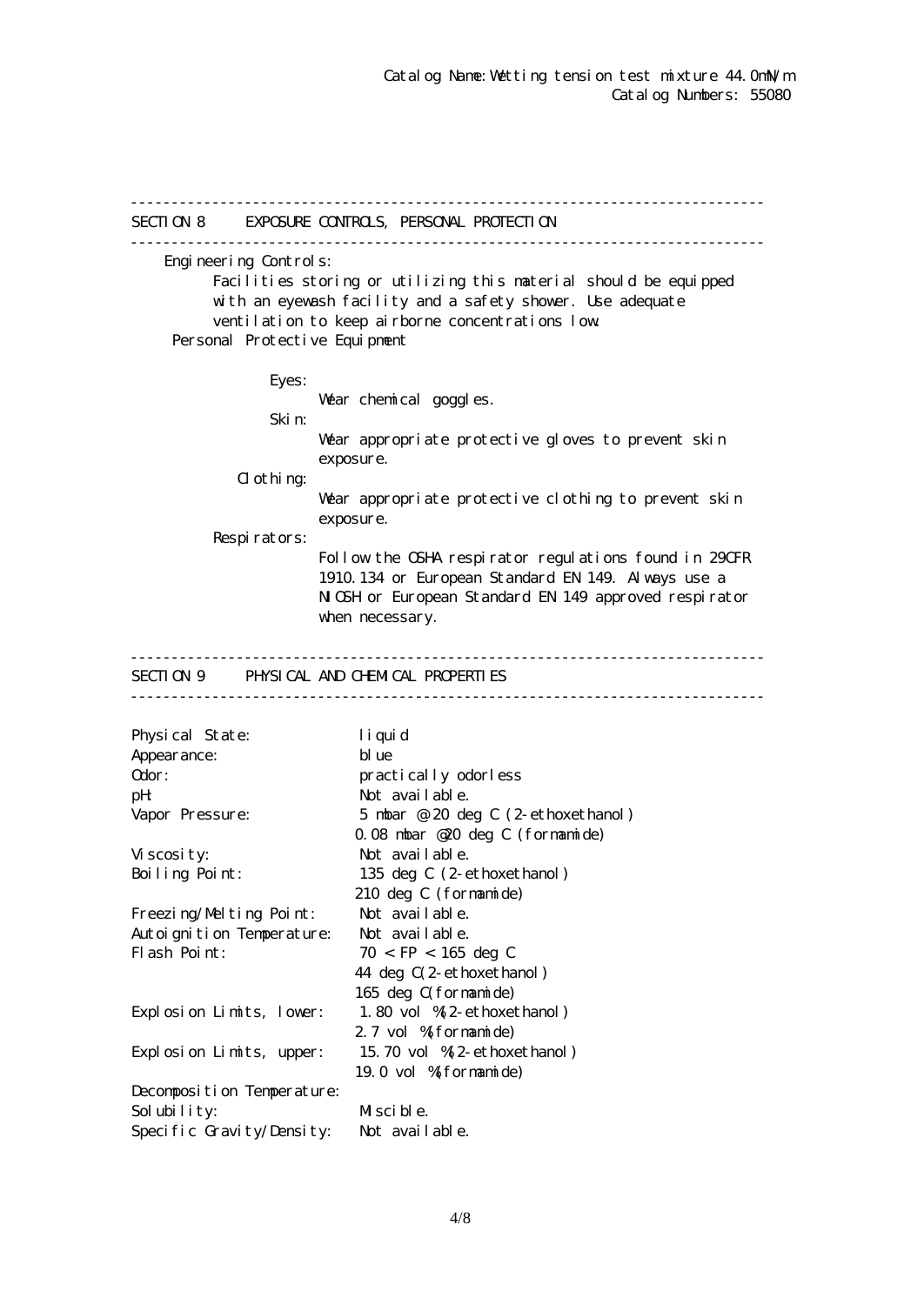```
------------------------------------------------------------------------------
SECTION 10 STABILITY AND REACTIVITY
------------------------------------------------------------------------------
      Chemical Stability:
           Forms heat-sensitive explosive peroxides on contact with air.
     Conditions to Avoid:
           Incompatible materials, ignition sources, exposure to air, heat.
      Incompatibilities with Other Materials:
           Oxidizing agents, acids, bases, copper, copper alloys, aluminum.
      Hazardous Decomposition Products:
           Carbon monoxide, carbon dioxide. ammonia and/or derivatives.
      Hazardous Polymerization: Will not occur.
------------------------------------------------------------------------------
SECTION 11 TOXICOLOGICAL INFORMATION
------------------------------------------------------------------------------
(2-ethoxethanol)
      RTECS#:
           CAS# 110-80-5 unlisted.
     LDSO/LCSO CAS# 110-80-5: Draize test, rabbit, eye: 50 mg Moderate; Draize
           test, rabbit, eye: 500 mg/24H Mild; Inhalation, mouse: LC50 = 1820
           ppm/7H; Inhalation, rat: LC50 = 2000 ppm/7H; Oral, mouse: LD50 = 2451
           mg/kg; Oral, rabbit: LD50 = 1275 mg/kg; Oral, rat: LD50 = 2125 mg/kg;
           Skin, rabbit: LD50 = 3300 mg/kg; Skin, rat: LD50 = 3900 mg/kg.
     Carcinogenicity:
        2-Ethoxyethanol -
          Not listed by ACGIH, IARC, NIGH, NTP, or CSHA.
      Other:
           See actual entry in RTECS for complete information.
(formamide)
      RTECS#:
           CAS# 75-12-7 unlisted.
      LD50/LC50:
           CAS# 75-12-7: Draize test, rabbit, eye: 100 mg Severe; Inhalation,
          rat: LC50 = 3900 ppm/6H \alphaal, nouse: LD50 = 3150 ng/kg; \alphaal, rat:
           LD50 = 5577 mg/kg; Skin, rabbit: LD50 = 17 gm/kg.
     Carcinogenicity:
        Formamide -
          Not listed by ACGIH, IARC, NICSH, NIP, or CSHA.
      Other:
           See actual entry in RTECS for complete information.
  ------------------------------------------------------------------------------
SECTION 12 ECOLOGICAL INFORMATION
------------------------------------------------------------------------------
(2-ethoxethanol)
      Ecotoxicity:
          Fish: Guppy: 16400; 7 day; LC50
```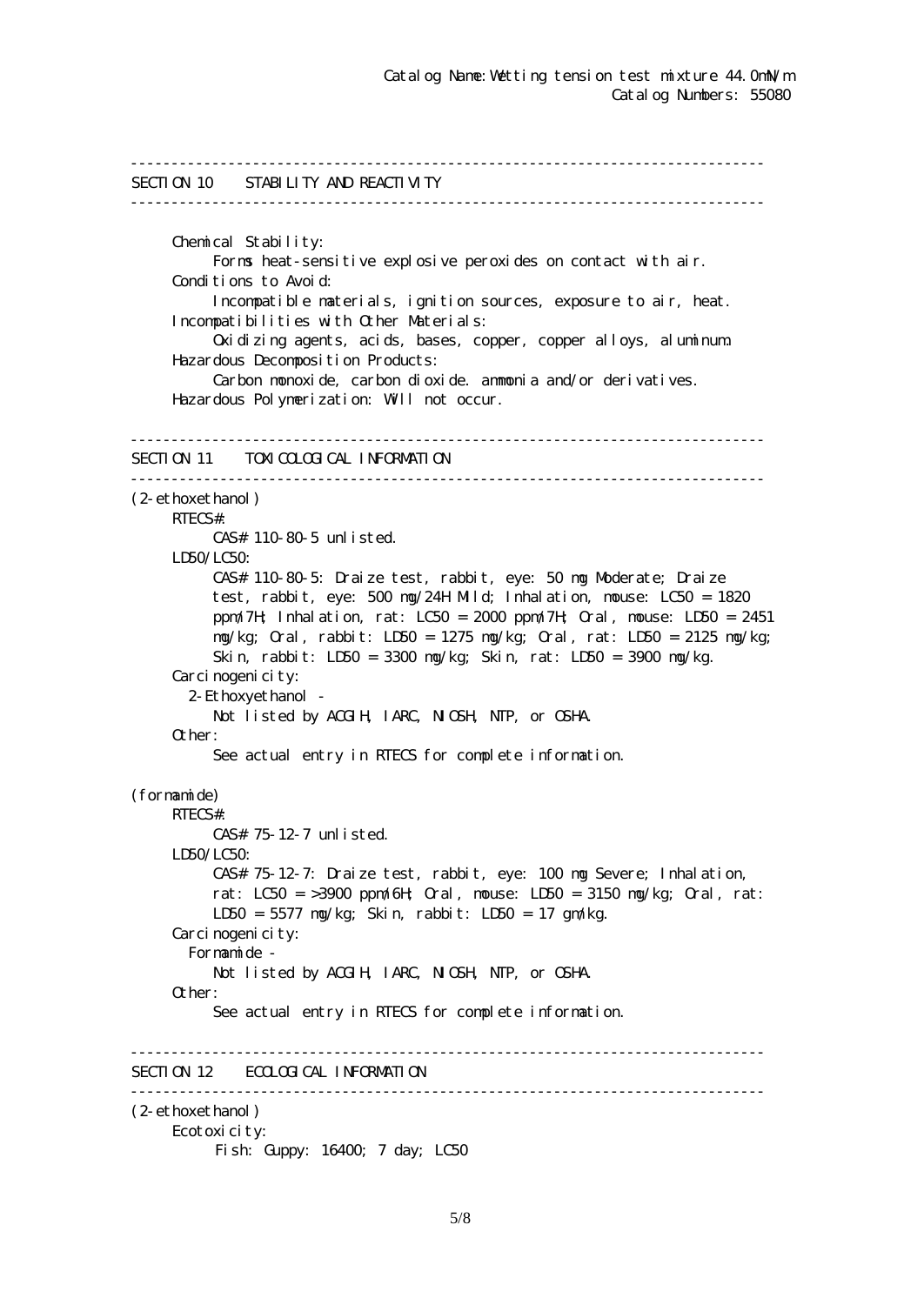Fish: Goldfish: 5400; 24H; LC50  $log$ POW $-0.5$ **Q** her Biodegradable. Avoid entering into waters or underground water. This chemical is not likely to bioconcentrate. (formamide) Ecotoxicity: Daphnia:  $EC/LC50 = 500$  ng/l; 48 H; acuut Algae:  $EC/LC50 = 500$  mg/l; 96 H;Bacteria: EC/LC50 = > 10000 mg/l; 17 H; Other Do not empty into drains. Avoid entering into waters or underground water. ------------------------------------------------------------------------------ SECTION 13 DISPOSAL CONSIDERATIONS ------------------------------------------------------------------------------ Dispose of in a manner consistent with federal, state, and local regulations. ------------------------------------------------------------------------------ SECTION 14 TRANSPORT INFORMATION ------------------------------------------------------------------------------ IATA Not regulated as a hazardous material. IMO Not regulated as a hazardous material. RID/ADR Not regulated as a hazardous material. ------------------------------------------------------------------------------ SECTION 15 REGULATORY INFORMATION ------------------------------------------------------------------------------ (2-ethoxethanol) European/International Regulations European Labeling in Accordance with EC Directives Hazard Symbols: T Risk Phrases: R 10 Flammable. R 20/21/22 Harmful by inhalation, in contact with skin and if swallowed. R 60 May impair fertility. R 61 May cause harm to the unborn child. Safety Phrases: S 53 Avoid exposure - obtain special instructions before use. S 45 In case of accident or if you feel unwell, seek medical advice immediately (show the label where possible). WGK (Water Danger/Protection)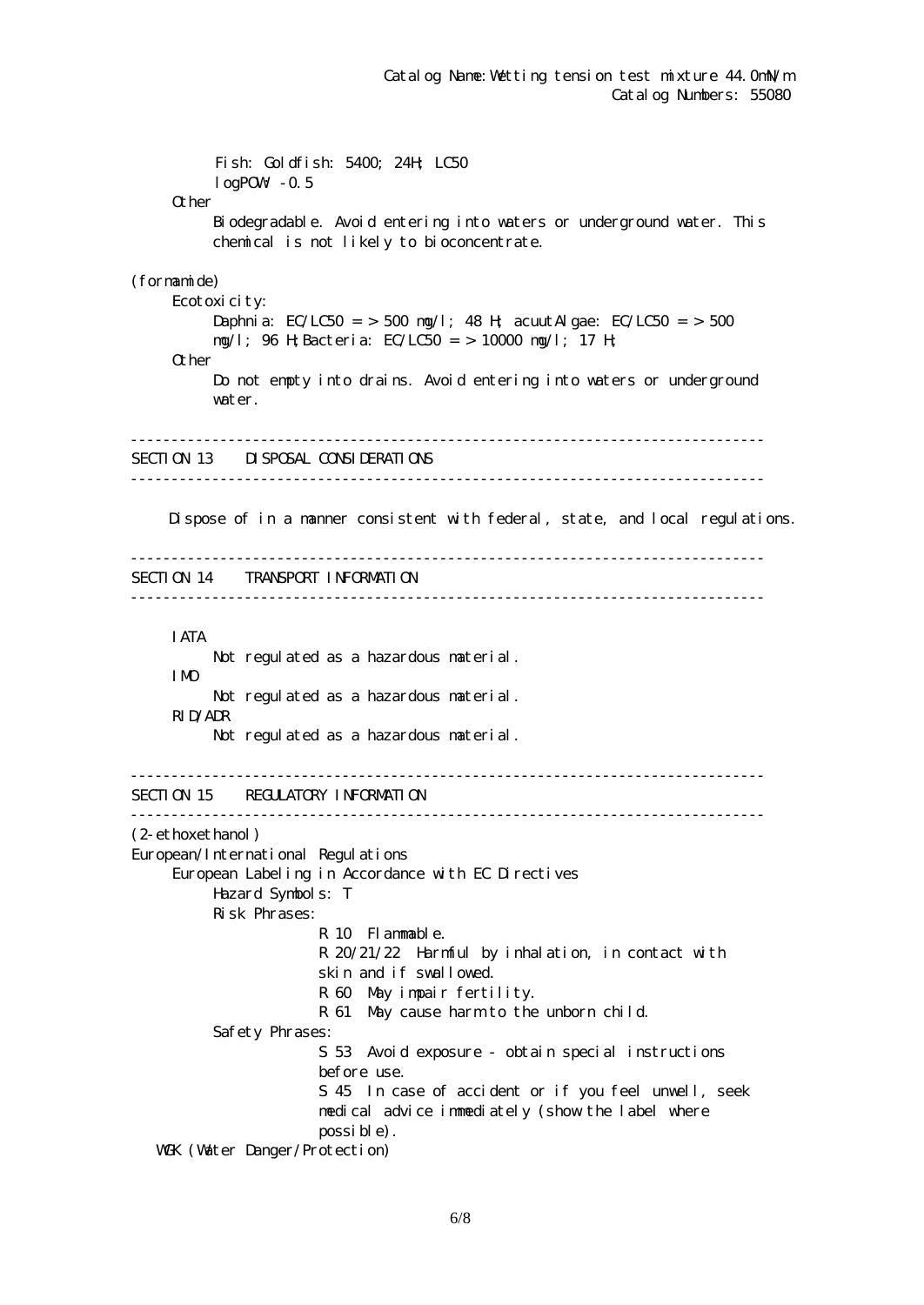CAS# 110-80-5: 1 United Kingdom Occupational Exposure Limits

Canada

 CAS# 110-80-5 is listed on Canada's DSL List. CAS# 110-80-5 is not listed on Canada's Ingredient Disclosure List. Exposure Limits CAS# 110-80-5: OEL-AUSTRALIA:TWA 5 ppm (19 mg/m3);Skin OEL-BELGIUM TWA 5 ppm  $(18 \text{ ng}/\text{m}3)$ ; Skin OEL-DENMARK:TWA 5 ppm (18.5 mg/m3);Skin OEL-FINLAND:TWA 50 ppm (185 mg/m3);STEL 100 ppm (370 mg/m3);Skin OEL-FRANCE:TWA 5 ppm (19 mg/m3);Skin OEL-GERMANY:TWA 20 ppm (75 mg/m3);Skin OEL-HUNGARY:TWA 70 mg/m3;STEL 140 mg/m3;Skin JAN9 OEL-JAPAN TWA 5 ppm  $(18 \text{ ng}/\text{m}3)$ ; Skin OEL-THE NETHERLANDS:TWA 5 ppm (19 mg/m3);Skin OEL-THE PHILIPPINES:TWA 200 ppm (740 mg/m3);Skin OEL-POLAND:TWA 200 mg/m3 OEL-RUSSIA:TWA 5 ppm;STEL 5 mg/m3 OEL-SWEDEN TWA 5 ppm (19  $mg/m3$ ); STEL 10 ppm (40  $mg/m3$ ); Skin OEL-SWIZERLAND TWA 5 ppm  $(19 \text{ ng/m3})$ ; STEL 10 ppm  $(38 \text{ ng/m3})$ ; Skin OEL-TURKEY:TWA 200 ppm (740 mg/m3) OEL-UNITED KINGDOMITWA 10 ppm (37 mg/m3); Skin OEL IN BULGARIA, COLOMBIA, JORDAN, KOREA check ACGIH TLV OEL IN NEW ZEALAND, SINGAPORE, VIETNAM check ACGI TLV US FEDERAL **TSCA**  CAS# 110-80-5 is listed on the TSCA inventory. (formamide) European/International Regulations European Labeling in Accordance with EC Directives Hazard Symbols: T Risk Phrases: R 61 May cause harm to the unborn child. Safety Phrases: S 53 Avoid exposure - obtain special instructions before use. S 45 In case of accident or if you feel unwell, seek medical advice immediately (show the label where possible). WGK (Water Danger/Protection) CAS# 75-12-7: 1 United Kingdom Occupational Exposure Limits CAS# 75-12-7: OES-United Kingdom, TWA 20 ppm TWA; 37 mg/m3 TWA CAS# 75-12-7: OES-United Kingdom, STEL 30 ppm STEL; 56 mg/m3 STEL Canada CAS# 75-12-7 is listed on Canada's DSL List. CAS# 75-12-7 is not listed on Canada's Ingredient Disclosure List. Exposure Limits CAS# 75-12-7: OEL-AUSTRALIA:TWA 10 ppm (15 mg/m3);Skin